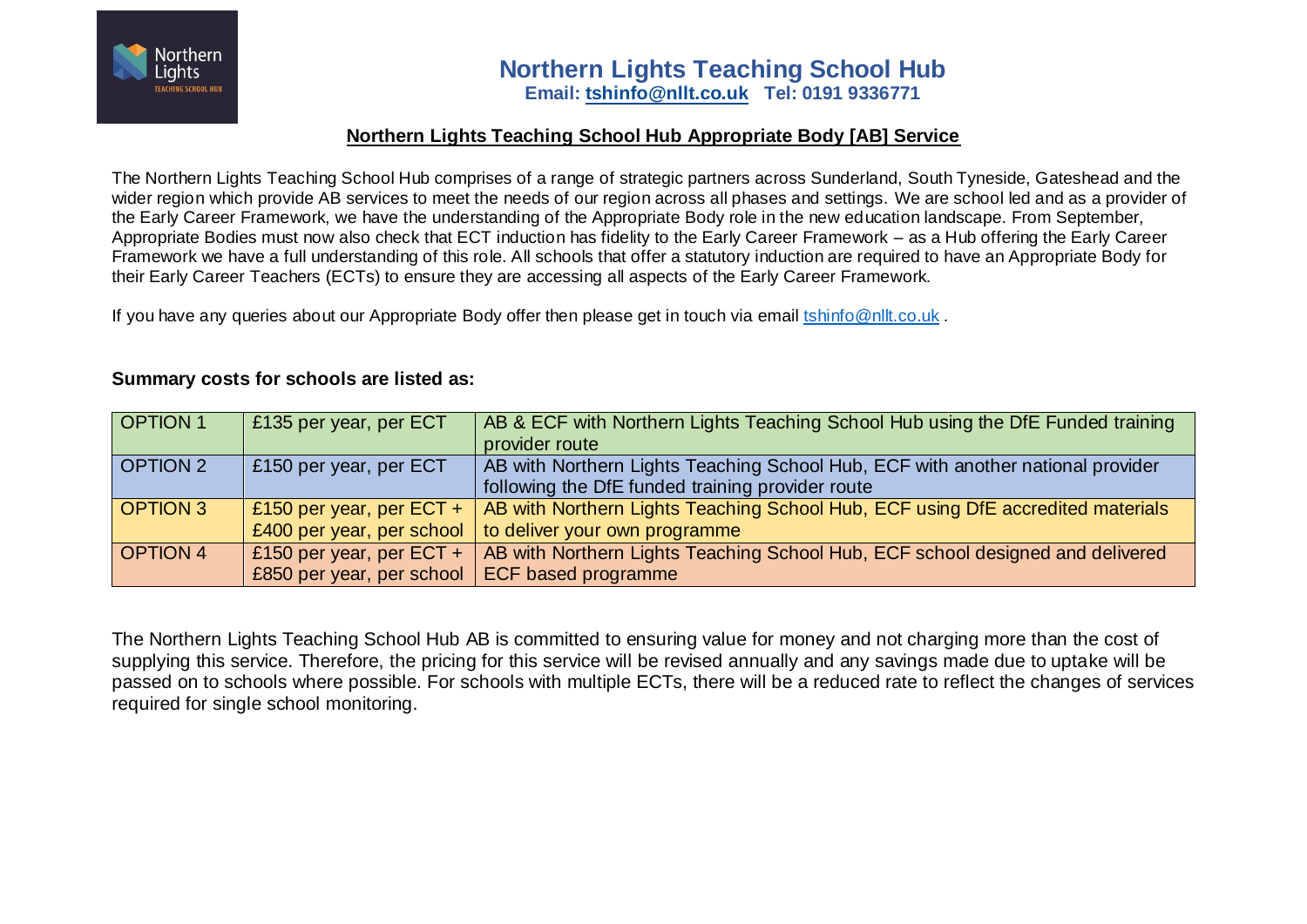

## **Please refer to the table below for a detailed overview of services:**

|                                                                                                          | <b>Type of ECF Programme adopted</b>                                                                                          |                                                                                                                                                        |                                                                                                                                                                                                                              |                                                                                                                                                                                                                                            |
|----------------------------------------------------------------------------------------------------------|-------------------------------------------------------------------------------------------------------------------------------|--------------------------------------------------------------------------------------------------------------------------------------------------------|------------------------------------------------------------------------------------------------------------------------------------------------------------------------------------------------------------------------------|--------------------------------------------------------------------------------------------------------------------------------------------------------------------------------------------------------------------------------------------|
|                                                                                                          | <b>OPTION 1</b>                                                                                                               | <b>OPTION 2</b>                                                                                                                                        | <b>OPTION 3</b>                                                                                                                                                                                                              | <b>OPTION 4</b>                                                                                                                                                                                                                            |
| <b>AB</b> function                                                                                       | AB with Northern Lights<br><b>TSH &amp; ECF with Northern</b><br><b>Lights TSH</b><br>(DfE funded training<br>provider - EDT) | AB with Northern Lights<br>Teaching School Hub.<br><b>ECF with another national</b><br>provider following the DfE<br>funded training provider<br>route | <b>AB with Northern Lights</b><br>Teaching School Hub -<br><b>School using DFE</b><br>accredited materials to<br>deliver your own<br>programme                                                                               | AB with Northern Lights<br>Teaching School Hub,<br>school design and<br>develop on ECF based<br>programme                                                                                                                                  |
| Registration of ECTs on TRA<br>system                                                                    | ✓                                                                                                                             | ✓                                                                                                                                                      |                                                                                                                                                                                                                              | ✓                                                                                                                                                                                                                                          |
| Monitoring of ECT through<br>collection of termly<br>monitoring reports                                  | ✓                                                                                                                             | ✓                                                                                                                                                      | ✓                                                                                                                                                                                                                            | ✓                                                                                                                                                                                                                                          |
| Additional support for ECT<br>not meeting Teacher<br><b>Induction Standards</b>                          | ✓                                                                                                                             | $\checkmark$                                                                                                                                           | $\checkmark$                                                                                                                                                                                                                 | $\checkmark$                                                                                                                                                                                                                               |
| Assessment of ECT at 2<br>formal assessment points -<br>end of Yr1 and end of Yr2 of<br>induction period | $\checkmark$                                                                                                                  | ✓                                                                                                                                                      | $\checkmark$                                                                                                                                                                                                                 | ✓                                                                                                                                                                                                                                          |
| Quality assurance of                                                                                     | $\mathbf{x}$                                                                                                                  | $\mathbf{x}$                                                                                                                                           | $\checkmark$                                                                                                                                                                                                                 | ✓                                                                                                                                                                                                                                          |
| school's ECT programme<br>prior to ECT beginning<br>induction.                                           | $N/A - DFE$ approved and<br>recommended route                                                                                 | $N/A - DFE$ approved and<br>recommended route                                                                                                          | Check of programme prior<br>to start of the induction<br>period by the to ensure<br>schools plans for delivery<br>using DfE accredited<br>materials are in line with<br>the statutory guidance for<br>induction and meet the | Check of programme prior<br>to start of the induction<br>period by the to ensure<br>schools plans for delivery<br>are in line with the<br>statutory guidance for<br>induction and meet the<br><b>ECF induction programme</b><br>standards. |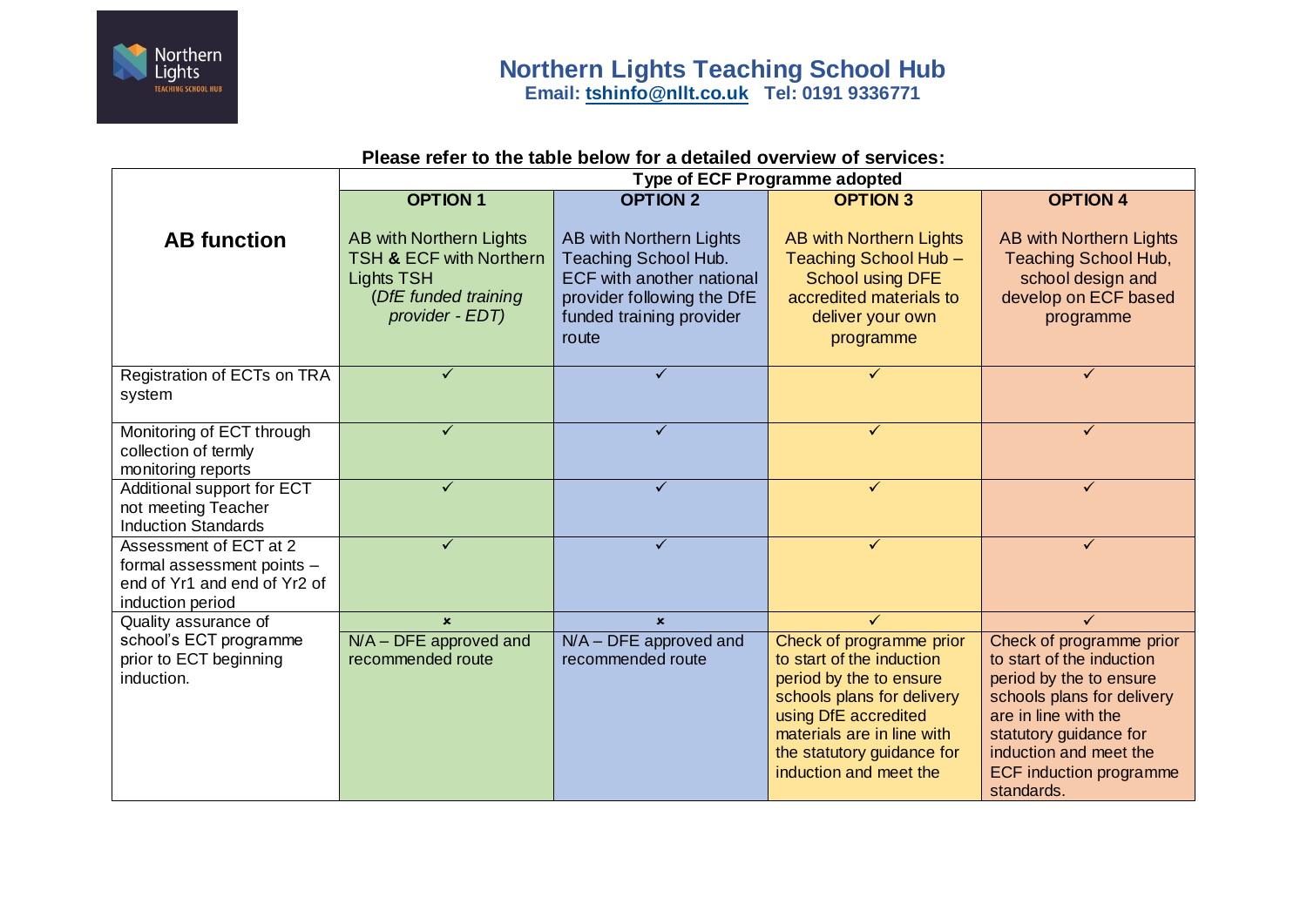

# **Northern Lights Teaching School Hub Email: [tshinfo@nllt.co.uk](mailto:tshinfo@nllt.co.uk) Tel: 0191 9336771**

| Quality assurance of                               | $\mathbf{x}$                                                          | $\mathbf{x}$                                                          | <b>ECF induction programme</b><br>standards.                                                                                                                                                                                 | Schools will need to<br>provide detailed<br>breakdown of the<br>programme for years 1 and<br>2 showing how the ECF<br>statements are sequenced<br>for the induction period.                                                     |
|----------------------------------------------------|-----------------------------------------------------------------------|-----------------------------------------------------------------------|------------------------------------------------------------------------------------------------------------------------------------------------------------------------------------------------------------------------------|---------------------------------------------------------------------------------------------------------------------------------------------------------------------------------------------------------------------------------|
| ensure entitlement of ECT to<br>have ECF programme | is already secured with<br>Lead Provider and QA of<br>their programme | is already secured with<br>Lead Provider and QA of<br>their programme | programme to ensure:<br>-ECTs receive a<br>programme of support and<br>training based on the ECF<br>induction programme<br>the induction's design<br>covers the evidence-based<br>statements in the ECF                      | programme to ensure:<br>-ECTs receive a<br>programme of support and<br>training based on the ECF<br>induction programme<br>the induction's design<br>covers the evidence-based<br>statements in the ECF                         |
|                                                    |                                                                       |                                                                       | -ECTs have received<br>planned elements of the<br>induction<br>checks to ensure the CIP<br>based materials and<br>sessions are in line with<br>the statutory guidance for<br>induction and meet the<br><b>ECF</b> standards. | -ECTs have received<br>planned elements of the<br>induction<br>checks to ensure the<br>school's own materials and<br>sessions are in line with<br>the statutory guidance for<br>induction and meet the<br><b>ECF</b> standards. |
|                                                    |                                                                       |                                                                       | -Additional<br>observation(s)/quality<br>assurance of ECF core<br>induction programme<br>throughout the two years.                                                                                                           | -Increased additional<br>observation(s)/quality<br>assurance of ECF core<br>induction programme<br>throughout the two years<br>[ABs are expected to<br>check in greater level<br>where schools have<br>opted to design their    |